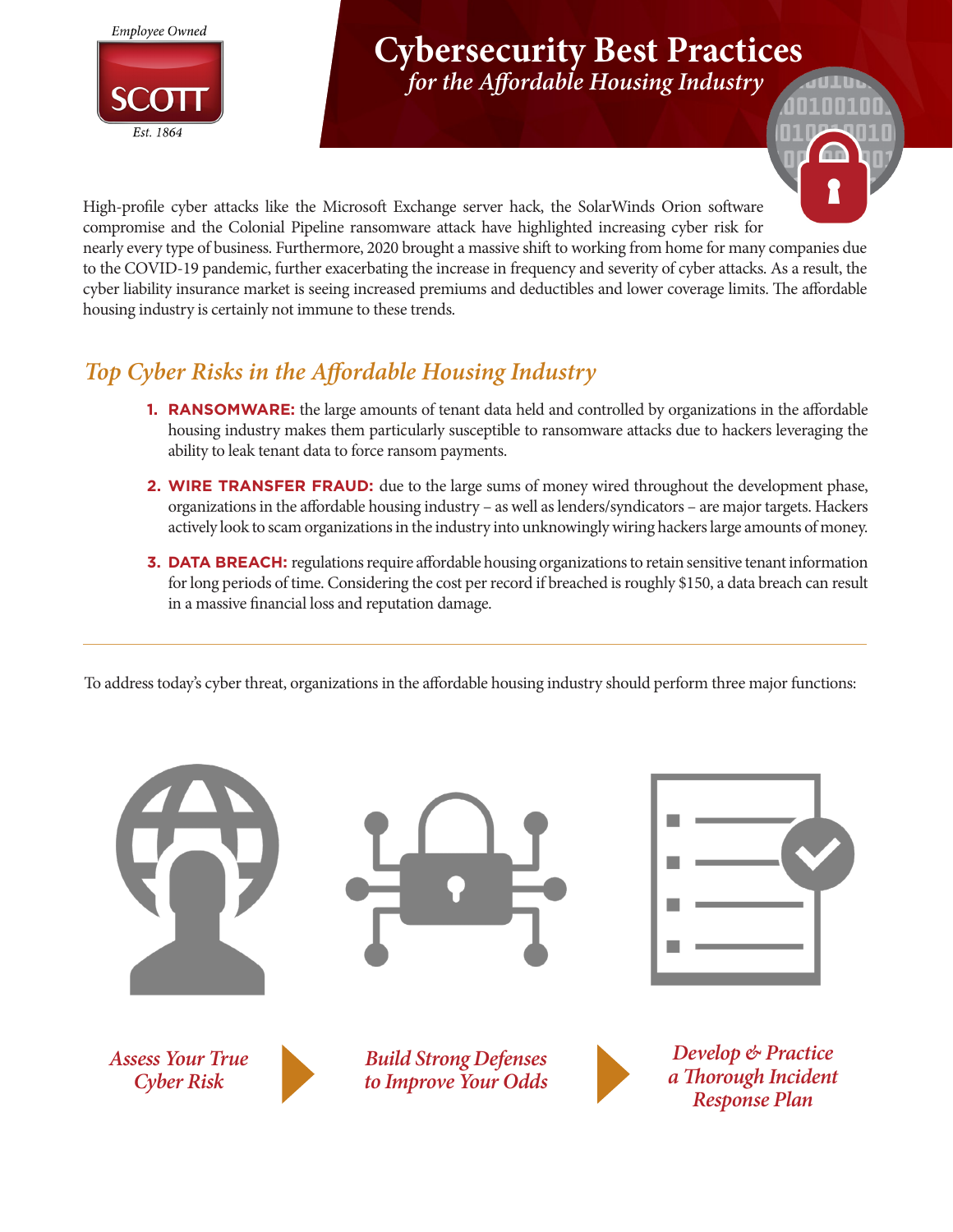# *Assess Your Cyber Risk*

The first step to managing your organization's cyber exposures is to thoroughly assess the risk inherent in your business operations and the adequacy of your defenses to prevent a bad actor from compromising your network. Some questions to consider:

- How much sensitive data do we store on our network?
- How frequently do we wire large sums of money?
- How strong is our overall network security posture?
- Do we conduct cyber risk awareness training with our employees?
- What is our business continuity plan for when our network is shut down?

Once you've assessed your exposures, it's also important to assess the potential impact to your business:

- What's your estimated cost or lost revenue per day of downtime due to a ransomware attack?
- How many individual PII, PHI, and PCI records do we have stored on our network and what's the average cost per record if they were to be leaked in a data breach?
- How much money do we wire on a monthly or annual basis? Do we wire sums large enough to exceed our financial ability (liquidity, insurance policy limits, etc.) to cover the loss?

# *Build Defenses*

Building strong cyber defenses improves your organization's odds of protecting your employees, partners and customers and ensuring business continuity. You should consider the following categories of defenses when assessing your cybersecurity posture:

> **EMPLOYEE TRAINING** – conduct cyber risk awareness training, particularly focusing on phishing, as well as simulated phishing attacks to identify susceptible individuals in your organization.

> **ACCESS CONTROLS** – consider instituting more complex password policies and regular expiration intervals, implementing multi-factor authentication (MFA) to protect against compromised credentials, and setting up user accounts using the principle of least privilege.

> **BACKUPS** – the industry standard for redundant backups is the 3-2-1 strategy, which dictates having three copies of your data, on at least two different media (cloud, air-gapped disk, etc.), and one off-site copy for disaster recovery.

> **THIRD-PARTY REVIEW** – consider hiring a cybersecurity firm to perform a thorough risk assessment and penetration test to reveal vulnerabilities in your network.

> **CALLBACK PROCEDURES** – verify the validity of all wire transfers and their destination before initiation.

**INCIDENT RESPONSE PLANNING AND PRACTICE** – develop a written incident response plan and test it with simulated attacks and tabletop exercises.

**NETWORK MONITORING** – consider solutions that give you greater oversight of your network activity to catch potentially malicious behavior before it becomes a problem. This includes solutions like endpoint detection and response (EDR) software and security information and event management (SIEM) services.

**PATCHING** – ensure your IT team is regularly patching software with the latest version and replacing outdated hardware.

**FIREWALL** – develop a strategy to monitor and filter inbound and outbound network traffic to stop malicious activity.

**POLICIES AND PROCEDURES** – develop written policies and procedures to set clear expectations with employees on what is expected of them while using company network resources.